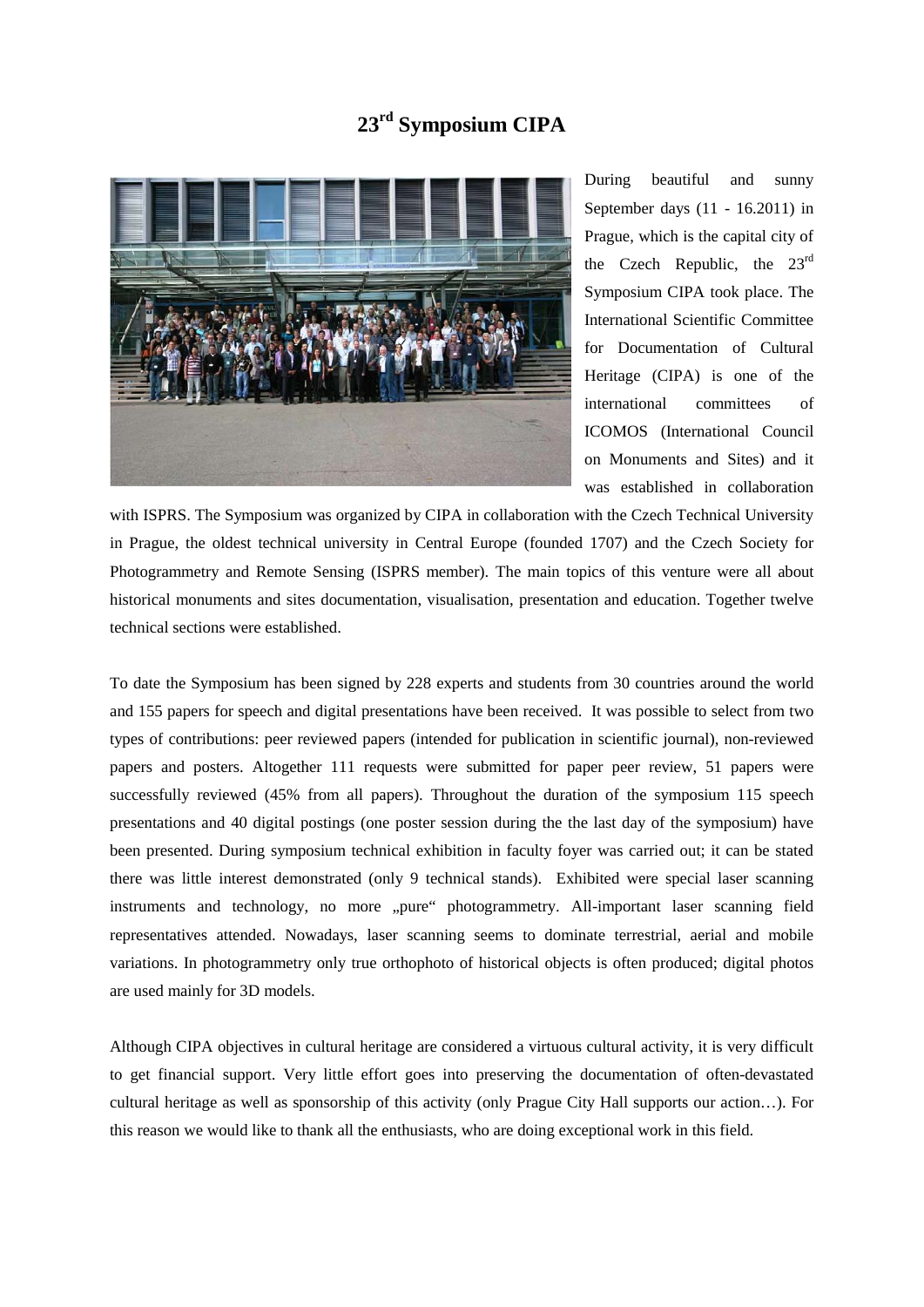The symposium main program was closed on Thursday on symposium social evening – reception in old Prague. We would like to thank for the support of Prague City Hall, which helped to organise the social event – reception in the Prague City Hall beautiful historical premises in "Art Deco" style with live jazz music band.

You can find more information about the symposium by visiting: [http://www.cipa2011.cz.](http://www.cipa2011.cz/)

Karel Pavelka CIPA national delegate, Czech Republic Director of 23rd CIPA Symposium Prague